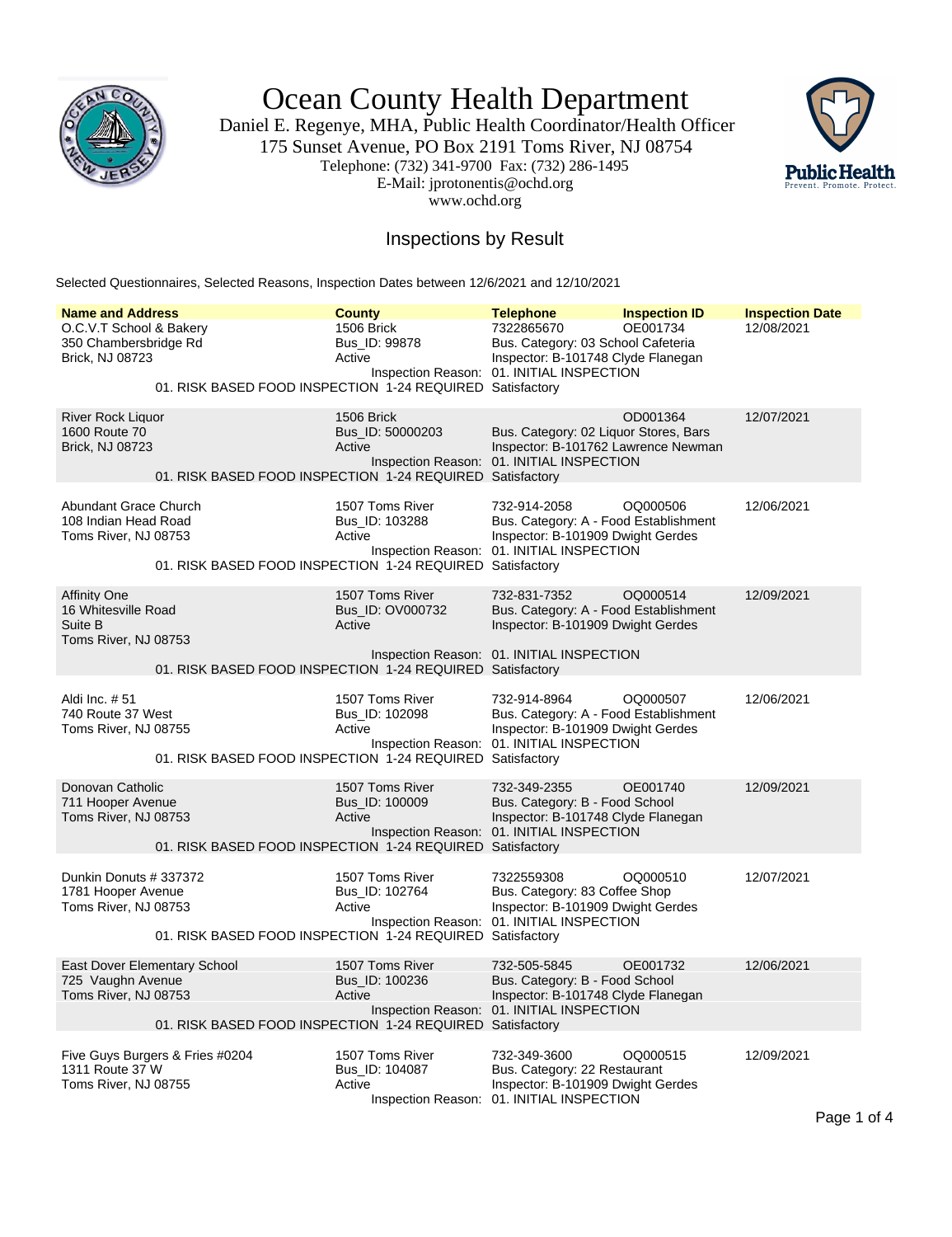## Inspections by Result

| <b>Name and Address</b>                                                           |                                                                                                                                                           | <b>County</b>                                 | <b>Telephone</b>                                                                                                                         | <b>Inspection ID</b> | <b>Inspection Date</b> |
|-----------------------------------------------------------------------------------|-----------------------------------------------------------------------------------------------------------------------------------------------------------|-----------------------------------------------|------------------------------------------------------------------------------------------------------------------------------------------|----------------------|------------------------|
|                                                                                   | 01. RISK BASED FOOD INSPECTION 1-24 REQUIRED Satisfactory                                                                                                 |                                               |                                                                                                                                          |                      |                        |
| Palace Catering Hall<br>1594 Lakewood Road<br>Toms River, NJ 08755                | 01. RISK BASED FOOD INSPECTION 1-24 REQUIRED Satisfactory                                                                                                 | 1507 Toms River<br>Bus_ID: OV000212<br>Active | 732-995-7522<br>Bus. Category: A - Food Establishment<br>Inspector: B-101909 Dwight Gerdes<br>Inspection Reason: 01. INITIAL INSPECTION  | OQ000513             | 12/07/2021             |
| St Joseph Grade School<br>711 Hooper Ave<br>Toms River, NJ 08753                  | 01. RISK BASED FOOD INSPECTION 1-24 REQUIRED Satisfactory                                                                                                 | 1507 Toms River<br>Bus_ID: 100008<br>Active   | 7323492355<br>Bus. Category: B - Food School<br>Inspector: B-101748 Clyde Flanegan<br>Inspection Reason: 01. INITIAL INSPECTION          | OE001739             | 12/09/2021             |
| Vibe N Slurp<br>1776 Hooper Avenue<br>Toms River, NJ 08753                        | 01. RISK BASED FOOD INSPECTION 1-24 REQUIRED Satisfactory                                                                                                 | 1507 Toms River<br>Bus_ID: OW001315<br>Active | 646 455 9195<br>Bus. Category: A - Food Establishment<br>Inspector: B-101909 Dwight Gerdes<br>Inspection Reason: 01. INITIAL INSPECTION  | OQ000516             | 12/09/2021             |
| Wawa #321<br>Toms River, NJ 08754                                                 | 1680 Lakewood Road (Route 9)<br>01. RISK BASED FOOD INSPECTION 1-24 REQUIRED Satisfactory                                                                 | 1507 Toms River<br>Bus_ID: 100621<br>Active   | 732-341-0006<br>Bus. Category: 70 Conv. Store - Retail<br>Inspector: B-101909 Dwight Gerdes<br>Inspection Reason: 01. INITIAL INSPECTION | OQ000512             | 12/07/2021             |
| <b>Yellow Brick Road Ice Cream</b><br>1857 Hooper Ave<br>Toms River, NJ 08753     | 01. RISK BASED FOOD INSPECTION 1-24 REQUIRED Satisfactory                                                                                                 | 1507 Toms River<br>Bus_ID: 101162<br>Active   | 7322556611<br>Bus. Category: 19 Retail Frozen Desert<br>Inspector: B-101909 Dwight Gerdes<br>Inspection Reason: 01. INITIAL INSPECTION   | OQ000511             | 12/07/2021             |
| Mi Pueblito<br><b>166 Route 9</b><br>West Creek, NJ 08092                         | 01. RISK BASED FOOD INSPECTION 1-24 REQUIRED Satisfactory                                                                                                 | 1508 Eagleswood<br>Bus_ID: OW000566<br>Active | 609-312-9167<br>Bus. Category: A - Food Establishment<br>Inspector: B-101748 Clyde Flanegan<br>Inspection Reason: 01. INITIAL INSPECTION | OE001733             | 12/07/2021             |
| Bento Sushi<br>260 North County Line Road<br>Inside Shoprite<br>Jackson, NJ 08527 |                                                                                                                                                           | 1511 Jackson<br>Bus_ID: OV000625<br>Active    | 609-379-9926<br>Bus. Category:<br>Inspector: B-101718 Salli Wickel<br>Inspection Reason: 01. INITIAL INSPECTION                          | OF001360             | 12/08/2021             |
| 35 South Hope Chapel Rd.<br>Jackson, NJ 08527                                     | 01. RISK BASED FOOD INSPECTION 1-24 REQUIRED Satisfactory<br>Christa Mcauliffe Middle School<br>01. RISK BASED FOOD INSPECTION 1-24 REQUIRED Satisfactory | 1511 Jackson<br>Bus_ID: 100778<br>Active      | 7328334700<br>Bus. Category: 03 School Cafetria<br>Inspector: B-101718 Salli Wickel<br>Inspection Reason: 01. INITIAL INSPECTION         | OF001350             | 12/07/2021             |
| <b>Elms Elementary School</b><br>780 Paterson Rd<br>Jackson, NJ 08527             | 01. RISK BASED FOOD INSPECTION 1-24 REQUIRED Satisfactory                                                                                                 | 1511 Jackson<br>Bus ID: 102771<br>Active      | 7328334600<br>Bus. Category: 03 School Cafetria<br>Inspector: B-101718 Salli Wickel<br>Inspection Reason: 01. INITIAL INSPECTION         | OF001351             | 12/07/2021             |
| 125 N Hope Chapel Rd<br>Jackson, NJ 08527                                         | Jackson Liberty High School Café<br>01. RISK BASED FOOD INSPECTION 1-24 REQUIRED Satisfactory                                                             | 1511 Jackson<br>Bus ID: 102510<br>Active      | 732-833-4700 7228<br>Bus. Category: 03 School Cafetria<br>Inspector: B-101718 Salli Wickel<br>Inspection Reason: 01. INITIAL INSPECTION  | OF001354             | 12/07/2021             |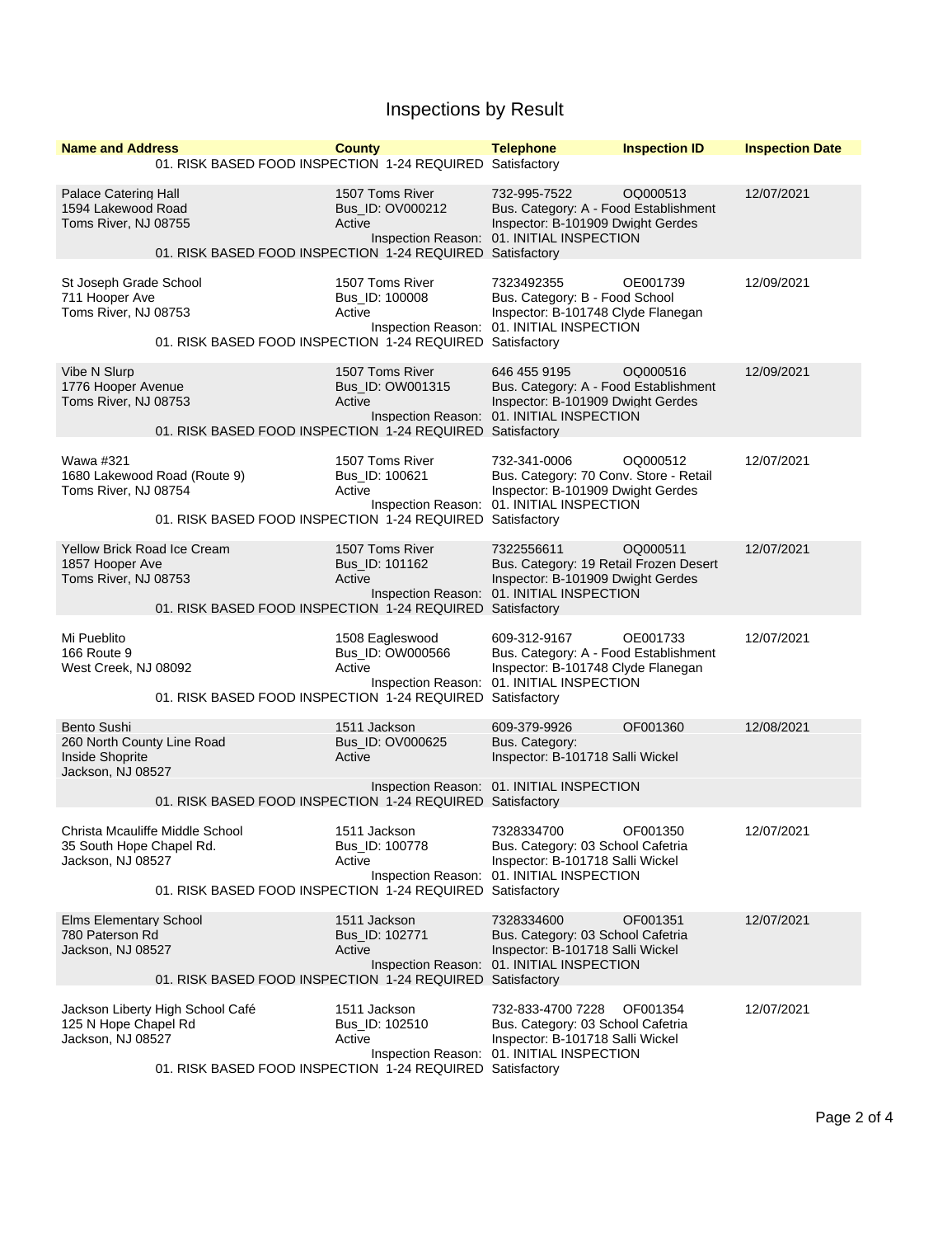## Inspections by Result

| <b>Name and Address</b><br><b>County</b><br><b>Telephone</b><br><b>Inspection ID</b><br><b>Inspection Date</b><br>1511 Jackson<br>Jackson Liberty High School Kitchen Bistro<br>7328334700<br>OF001355<br>12/07/2021<br>Bus. Category: 03 School Cafetria<br>Bus_ID: 104021<br>125 N Hope Chapel Rd<br>Jackson, NJ 08527<br>Active<br>Inspector: B-101718 Salli Wickel<br>Inspection Reason: 01. INITIAL INSPECTION<br>01. RISK BASED FOOD INSPECTION 1-24 REQUIRED Satisfactory<br>Jackson Memorial High School/Clayton<br>1511 Jackson<br>7328334600<br>OF001352<br>12/07/2021<br>Cafeteria<br>101 Don Connor Blvd<br>Bus_ID: 100050<br>Bus. Category: 03 School Cafetria<br>Jackson, NJ 08527<br>Active<br>Inspector: B-101718 Salli Wickel<br>Inspection Reason: 01. INITIAL INSPECTION<br>01. RISK BASED FOOD INSPECTION 1-24 REQUIRED Satisfactory<br><b>Shop Rite</b><br>1511 Jackson<br>7328867009<br>OF001359<br>12/07/2021<br>260 N. County Line Road<br>Bus. Category: A - Food Establishment<br>Bus_ID: 101974<br>Inspector: B-101718 Salli Wickel<br>Jackson, NJ 08527<br>Active<br>Inspection Reason: 01. INITIAL INSPECTION<br>01. RISK BASED FOOD INSPECTION 1-24 REQUIRED Satisfactory<br>Switlik Elementary School<br>1511 Jackson<br>7328334650<br>OF001353<br>12/07/2021<br>Bus. Category: 03 School Cafetria<br>75 W Veterans Highway<br>Bus_ID: 100224<br>Inspector: B-101718 Salli Wickel<br>Jackson, NJ 08527<br>Active<br>Inspection Reason: 01. INITIAL INSPECTION<br>01. RISK BASED FOOD INSPECTION 1-24 REQUIRED Satisfactory<br>1511 Jackson<br>The Preparatory Academy<br>732-928-5205<br>OF001357<br>12/07/2021<br>109 East Pleasant Grove Road<br>Bus_ID: OU000841<br>Bus. Category: B - Food School<br>Jackson, NJ 08527<br>Active<br>Inspector: B-101718 Salli Wickel<br>Inspection Reason: 01. INITIAL INSPECTION<br>01. RISK BASED FOOD INSPECTION 1-24 REQUIRED Satisfactory<br>1514 Lakewood<br>OK001737<br>12/10/2021<br>Circa/Kriojo Food Distributors<br>7329420700<br>415 Cedarbridge Avenue<br>Bus. Category: A - Food Establishment<br>Bus_ID: 103781<br>Lakewood, NJ 08701<br>Active<br>Inspector: B-102432 Karl Stine<br>Inspection Reason: 01. INITIAL INSPECTION<br>01. RISK BASED FOOD INSPECTION 1-24 REQUIRED Satisfactory<br>Mesivta Ner Moshe<br>1514 Lakewood<br>732-232-5180<br>OK001734<br>12/06/2021<br>82 Oak Street<br>Bus_ID: OU001992<br>Bus. Category: B - Food School<br>Active<br>Inspector: B-102432 Karl Stine<br>Lakewood, NJ 08701<br>Inspection Reason: 01. INITIAL INSPECTION<br>01. RISK BASED FOOD INSPECTION 1-24 REQUIRED Satisfactory<br>Yeshiva Gedola Woodlake<br>1514 Lakewood<br>732-730-2808<br>OK001735<br>12/09/2021<br>Bus. Category: B - Food School<br>199 Joe Parker Rd.<br>Bus_ID: 99525<br>Inspector: B-102432 Karl Stine<br>Lakewood, NJ 08701<br>Active<br>Inspection Reason: 01. INITIAL INSPECTION<br>01. RISK BASED FOOD INSPECTION 1-24 REQUIRED Satisfactory<br>Yeshiva K'tana<br>1514 Lakewood<br>7323630303<br>OK001736<br>12/10/2021<br>120 Second St<br>Bus. Category: B - Food School<br>Bus_ID: 101794<br>Lakewood, NJ 08701<br>Inspector: B-102432 Karl Stine<br>Active<br>Inspection Reason: 01. INITIAL INSPECTION<br>01. RISK BASED FOOD INSPECTION 1-24 REQUIRED Satisfactory<br>Yeshivat Or Hachaim<br>1514 Lakewood<br>732-364-6450<br>OK001733<br>12/06/2021<br>301 Essex Ave<br>Bus. Category: B - Food School<br>Bus_ID: 50003676<br>Lakewood, NJ 08701<br>Active<br>Inspector: B-102432 Karl Stine<br>Inspection Reason: 01. INITIAL INSPECTION<br>01. RISK BASED FOOD INSPECTION 1-24 REQUIRED Satisfactory |  |  |  |  |  |  |
|------------------------------------------------------------------------------------------------------------------------------------------------------------------------------------------------------------------------------------------------------------------------------------------------------------------------------------------------------------------------------------------------------------------------------------------------------------------------------------------------------------------------------------------------------------------------------------------------------------------------------------------------------------------------------------------------------------------------------------------------------------------------------------------------------------------------------------------------------------------------------------------------------------------------------------------------------------------------------------------------------------------------------------------------------------------------------------------------------------------------------------------------------------------------------------------------------------------------------------------------------------------------------------------------------------------------------------------------------------------------------------------------------------------------------------------------------------------------------------------------------------------------------------------------------------------------------------------------------------------------------------------------------------------------------------------------------------------------------------------------------------------------------------------------------------------------------------------------------------------------------------------------------------------------------------------------------------------------------------------------------------------------------------------------------------------------------------------------------------------------------------------------------------------------------------------------------------------------------------------------------------------------------------------------------------------------------------------------------------------------------------------------------------------------------------------------------------------------------------------------------------------------------------------------------------------------------------------------------------------------------------------------------------------------------------------------------------------------------------------------------------------------------------------------------------------------------------------------------------------------------------------------------------------------------------------------------------------------------------------------------------------------------------------------------------------------------------------------------------------------------------------------------------------------------------------------------------------------------------------------------------------------------------------------------------------------------------------------------------------------------------------------------------------------------------------------------------------------------------------------------------------------------------------------------------------------------------------------------------------------------|--|--|--|--|--|--|
|                                                                                                                                                                                                                                                                                                                                                                                                                                                                                                                                                                                                                                                                                                                                                                                                                                                                                                                                                                                                                                                                                                                                                                                                                                                                                                                                                                                                                                                                                                                                                                                                                                                                                                                                                                                                                                                                                                                                                                                                                                                                                                                                                                                                                                                                                                                                                                                                                                                                                                                                                                                                                                                                                                                                                                                                                                                                                                                                                                                                                                                                                                                                                                                                                                                                                                                                                                                                                                                                                                                                                                                                                              |  |  |  |  |  |  |
|                                                                                                                                                                                                                                                                                                                                                                                                                                                                                                                                                                                                                                                                                                                                                                                                                                                                                                                                                                                                                                                                                                                                                                                                                                                                                                                                                                                                                                                                                                                                                                                                                                                                                                                                                                                                                                                                                                                                                                                                                                                                                                                                                                                                                                                                                                                                                                                                                                                                                                                                                                                                                                                                                                                                                                                                                                                                                                                                                                                                                                                                                                                                                                                                                                                                                                                                                                                                                                                                                                                                                                                                                              |  |  |  |  |  |  |
|                                                                                                                                                                                                                                                                                                                                                                                                                                                                                                                                                                                                                                                                                                                                                                                                                                                                                                                                                                                                                                                                                                                                                                                                                                                                                                                                                                                                                                                                                                                                                                                                                                                                                                                                                                                                                                                                                                                                                                                                                                                                                                                                                                                                                                                                                                                                                                                                                                                                                                                                                                                                                                                                                                                                                                                                                                                                                                                                                                                                                                                                                                                                                                                                                                                                                                                                                                                                                                                                                                                                                                                                                              |  |  |  |  |  |  |
|                                                                                                                                                                                                                                                                                                                                                                                                                                                                                                                                                                                                                                                                                                                                                                                                                                                                                                                                                                                                                                                                                                                                                                                                                                                                                                                                                                                                                                                                                                                                                                                                                                                                                                                                                                                                                                                                                                                                                                                                                                                                                                                                                                                                                                                                                                                                                                                                                                                                                                                                                                                                                                                                                                                                                                                                                                                                                                                                                                                                                                                                                                                                                                                                                                                                                                                                                                                                                                                                                                                                                                                                                              |  |  |  |  |  |  |
|                                                                                                                                                                                                                                                                                                                                                                                                                                                                                                                                                                                                                                                                                                                                                                                                                                                                                                                                                                                                                                                                                                                                                                                                                                                                                                                                                                                                                                                                                                                                                                                                                                                                                                                                                                                                                                                                                                                                                                                                                                                                                                                                                                                                                                                                                                                                                                                                                                                                                                                                                                                                                                                                                                                                                                                                                                                                                                                                                                                                                                                                                                                                                                                                                                                                                                                                                                                                                                                                                                                                                                                                                              |  |  |  |  |  |  |
|                                                                                                                                                                                                                                                                                                                                                                                                                                                                                                                                                                                                                                                                                                                                                                                                                                                                                                                                                                                                                                                                                                                                                                                                                                                                                                                                                                                                                                                                                                                                                                                                                                                                                                                                                                                                                                                                                                                                                                                                                                                                                                                                                                                                                                                                                                                                                                                                                                                                                                                                                                                                                                                                                                                                                                                                                                                                                                                                                                                                                                                                                                                                                                                                                                                                                                                                                                                                                                                                                                                                                                                                                              |  |  |  |  |  |  |
|                                                                                                                                                                                                                                                                                                                                                                                                                                                                                                                                                                                                                                                                                                                                                                                                                                                                                                                                                                                                                                                                                                                                                                                                                                                                                                                                                                                                                                                                                                                                                                                                                                                                                                                                                                                                                                                                                                                                                                                                                                                                                                                                                                                                                                                                                                                                                                                                                                                                                                                                                                                                                                                                                                                                                                                                                                                                                                                                                                                                                                                                                                                                                                                                                                                                                                                                                                                                                                                                                                                                                                                                                              |  |  |  |  |  |  |
|                                                                                                                                                                                                                                                                                                                                                                                                                                                                                                                                                                                                                                                                                                                                                                                                                                                                                                                                                                                                                                                                                                                                                                                                                                                                                                                                                                                                                                                                                                                                                                                                                                                                                                                                                                                                                                                                                                                                                                                                                                                                                                                                                                                                                                                                                                                                                                                                                                                                                                                                                                                                                                                                                                                                                                                                                                                                                                                                                                                                                                                                                                                                                                                                                                                                                                                                                                                                                                                                                                                                                                                                                              |  |  |  |  |  |  |
|                                                                                                                                                                                                                                                                                                                                                                                                                                                                                                                                                                                                                                                                                                                                                                                                                                                                                                                                                                                                                                                                                                                                                                                                                                                                                                                                                                                                                                                                                                                                                                                                                                                                                                                                                                                                                                                                                                                                                                                                                                                                                                                                                                                                                                                                                                                                                                                                                                                                                                                                                                                                                                                                                                                                                                                                                                                                                                                                                                                                                                                                                                                                                                                                                                                                                                                                                                                                                                                                                                                                                                                                                              |  |  |  |  |  |  |
|                                                                                                                                                                                                                                                                                                                                                                                                                                                                                                                                                                                                                                                                                                                                                                                                                                                                                                                                                                                                                                                                                                                                                                                                                                                                                                                                                                                                                                                                                                                                                                                                                                                                                                                                                                                                                                                                                                                                                                                                                                                                                                                                                                                                                                                                                                                                                                                                                                                                                                                                                                                                                                                                                                                                                                                                                                                                                                                                                                                                                                                                                                                                                                                                                                                                                                                                                                                                                                                                                                                                                                                                                              |  |  |  |  |  |  |
|                                                                                                                                                                                                                                                                                                                                                                                                                                                                                                                                                                                                                                                                                                                                                                                                                                                                                                                                                                                                                                                                                                                                                                                                                                                                                                                                                                                                                                                                                                                                                                                                                                                                                                                                                                                                                                                                                                                                                                                                                                                                                                                                                                                                                                                                                                                                                                                                                                                                                                                                                                                                                                                                                                                                                                                                                                                                                                                                                                                                                                                                                                                                                                                                                                                                                                                                                                                                                                                                                                                                                                                                                              |  |  |  |  |  |  |
|                                                                                                                                                                                                                                                                                                                                                                                                                                                                                                                                                                                                                                                                                                                                                                                                                                                                                                                                                                                                                                                                                                                                                                                                                                                                                                                                                                                                                                                                                                                                                                                                                                                                                                                                                                                                                                                                                                                                                                                                                                                                                                                                                                                                                                                                                                                                                                                                                                                                                                                                                                                                                                                                                                                                                                                                                                                                                                                                                                                                                                                                                                                                                                                                                                                                                                                                                                                                                                                                                                                                                                                                                              |  |  |  |  |  |  |
|                                                                                                                                                                                                                                                                                                                                                                                                                                                                                                                                                                                                                                                                                                                                                                                                                                                                                                                                                                                                                                                                                                                                                                                                                                                                                                                                                                                                                                                                                                                                                                                                                                                                                                                                                                                                                                                                                                                                                                                                                                                                                                                                                                                                                                                                                                                                                                                                                                                                                                                                                                                                                                                                                                                                                                                                                                                                                                                                                                                                                                                                                                                                                                                                                                                                                                                                                                                                                                                                                                                                                                                                                              |  |  |  |  |  |  |
|                                                                                                                                                                                                                                                                                                                                                                                                                                                                                                                                                                                                                                                                                                                                                                                                                                                                                                                                                                                                                                                                                                                                                                                                                                                                                                                                                                                                                                                                                                                                                                                                                                                                                                                                                                                                                                                                                                                                                                                                                                                                                                                                                                                                                                                                                                                                                                                                                                                                                                                                                                                                                                                                                                                                                                                                                                                                                                                                                                                                                                                                                                                                                                                                                                                                                                                                                                                                                                                                                                                                                                                                                              |  |  |  |  |  |  |
|                                                                                                                                                                                                                                                                                                                                                                                                                                                                                                                                                                                                                                                                                                                                                                                                                                                                                                                                                                                                                                                                                                                                                                                                                                                                                                                                                                                                                                                                                                                                                                                                                                                                                                                                                                                                                                                                                                                                                                                                                                                                                                                                                                                                                                                                                                                                                                                                                                                                                                                                                                                                                                                                                                                                                                                                                                                                                                                                                                                                                                                                                                                                                                                                                                                                                                                                                                                                                                                                                                                                                                                                                              |  |  |  |  |  |  |
|                                                                                                                                                                                                                                                                                                                                                                                                                                                                                                                                                                                                                                                                                                                                                                                                                                                                                                                                                                                                                                                                                                                                                                                                                                                                                                                                                                                                                                                                                                                                                                                                                                                                                                                                                                                                                                                                                                                                                                                                                                                                                                                                                                                                                                                                                                                                                                                                                                                                                                                                                                                                                                                                                                                                                                                                                                                                                                                                                                                                                                                                                                                                                                                                                                                                                                                                                                                                                                                                                                                                                                                                                              |  |  |  |  |  |  |
|                                                                                                                                                                                                                                                                                                                                                                                                                                                                                                                                                                                                                                                                                                                                                                                                                                                                                                                                                                                                                                                                                                                                                                                                                                                                                                                                                                                                                                                                                                                                                                                                                                                                                                                                                                                                                                                                                                                                                                                                                                                                                                                                                                                                                                                                                                                                                                                                                                                                                                                                                                                                                                                                                                                                                                                                                                                                                                                                                                                                                                                                                                                                                                                                                                                                                                                                                                                                                                                                                                                                                                                                                              |  |  |  |  |  |  |
|                                                                                                                                                                                                                                                                                                                                                                                                                                                                                                                                                                                                                                                                                                                                                                                                                                                                                                                                                                                                                                                                                                                                                                                                                                                                                                                                                                                                                                                                                                                                                                                                                                                                                                                                                                                                                                                                                                                                                                                                                                                                                                                                                                                                                                                                                                                                                                                                                                                                                                                                                                                                                                                                                                                                                                                                                                                                                                                                                                                                                                                                                                                                                                                                                                                                                                                                                                                                                                                                                                                                                                                                                              |  |  |  |  |  |  |
|                                                                                                                                                                                                                                                                                                                                                                                                                                                                                                                                                                                                                                                                                                                                                                                                                                                                                                                                                                                                                                                                                                                                                                                                                                                                                                                                                                                                                                                                                                                                                                                                                                                                                                                                                                                                                                                                                                                                                                                                                                                                                                                                                                                                                                                                                                                                                                                                                                                                                                                                                                                                                                                                                                                                                                                                                                                                                                                                                                                                                                                                                                                                                                                                                                                                                                                                                                                                                                                                                                                                                                                                                              |  |  |  |  |  |  |
|                                                                                                                                                                                                                                                                                                                                                                                                                                                                                                                                                                                                                                                                                                                                                                                                                                                                                                                                                                                                                                                                                                                                                                                                                                                                                                                                                                                                                                                                                                                                                                                                                                                                                                                                                                                                                                                                                                                                                                                                                                                                                                                                                                                                                                                                                                                                                                                                                                                                                                                                                                                                                                                                                                                                                                                                                                                                                                                                                                                                                                                                                                                                                                                                                                                                                                                                                                                                                                                                                                                                                                                                                              |  |  |  |  |  |  |